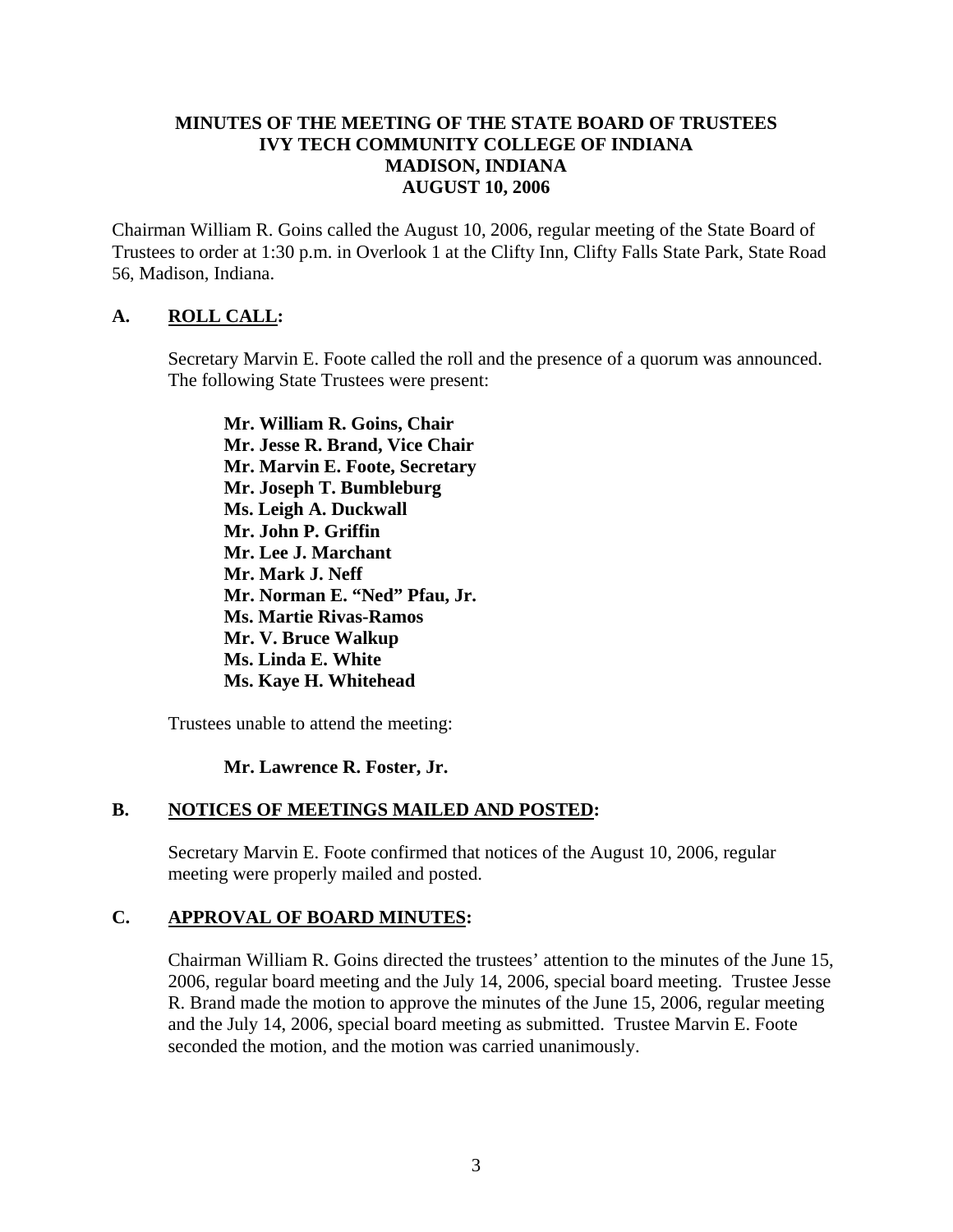### **BOARD MINUTES AUGUST 10, 2006**

# **D. STATE OF THE COLLEGE:**

Chairman Goins called on President Gerald I. Lamkin for the **President's Report.**

- President Lamkin called on Region 11 Chancellor Jim Helms, who said he hoped everyone enjoyed their time in Madison. He reminded the trustees that the dedication and ribbon cutting ceremony of the new Ivy Tech facility on the riverfront in Lawrenceburg will be Sunday, October 15, 2006, at 1:00 p.m. and that additional information will be sent out soon. He also noted that the "goody" bags that were provided to the state trustees were compliments of the chambers of commerce from Jefferson and Dearborn Counties.
- Reviewing upcoming College events, President Lamkin announced that the Ivy Tech Foundation Retreat is scheduled for August 30 in Indianapolis. The second Ivy Tech Labor Hall of Fame dinner will be at the Marriott in downtown Indianapolis on August 31. The Valparaiso building dedication is September 6. The next state board meetings and the annual conference will be in Indianapolis on October 11, 12, and 13.
- Concluding his report, President Lamkin reminded the trustees that a signing ceremony with Indiana's Adjutant General was to take place at the last Board meeting, but Adjutant General Martin Umbarger could not attend that day. Instead, he met with General Umbarger on July 17 to sign the agreement acknowledging that Ivy Tech will become a 5-Star Employer Supporter of National Guard and Reserve members. President Lamkin said he will be featured in a video, along with General Umbarger and Governor Mitch Daniels, to be used in VFW halls and American Legions to highlight the College's support for veterans. He said that what he and this Board are doing to support the veterans must be continued, even after he retires.

### **E. TREASURER'S REPORT:**

Chairman Goins called on Bob Holmes, Vice President for Finance/Treasurer, for the **Treasurer's Report**.

• Treasurer Bob Holmes said that the general fund operating budget carry forward calculations have been completed, and with the exception of putting together the final financial statements, the 2005-06 fiscal year is completed. We ended the year in solid financial shape. The College received all general operating debt service funds appropriated by the state, including the \$837,000 specifically earmarked for workforce certification. This is the second consecutive year that all debt service funds have been released, unlike having portions of the funds withheld as has occurred in the past. We used the final \$275,000 to pay off additional principal on the Lafayette Phase III project variable rate loan. In addition, the state released all \$737,000 of general R and R funds appropriated to Ivy Tech to allow the College to complete several important HVAC, roofing, and building infrastructure projects. While we are still putting together the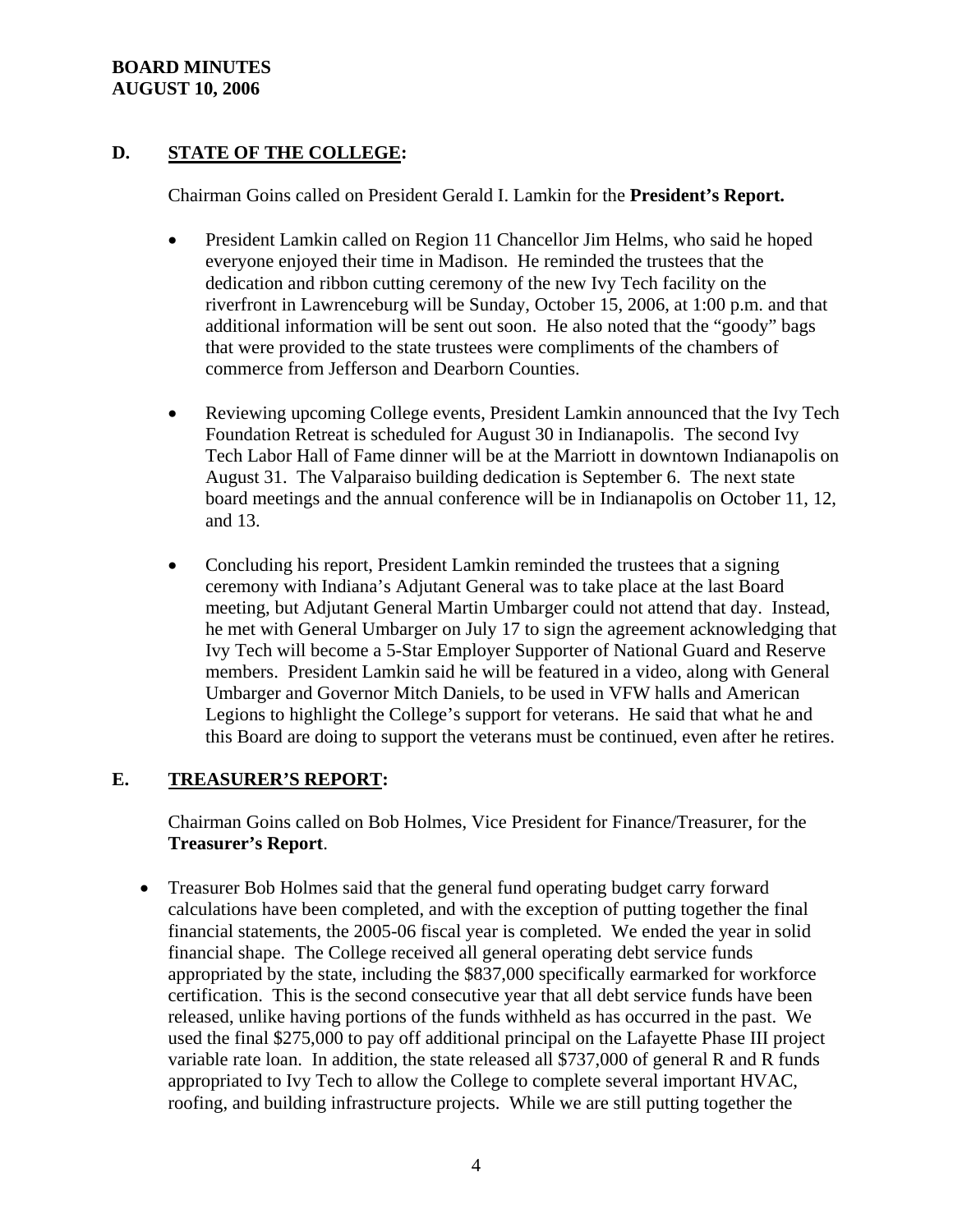#### **BOARD MINUTES AUGUST 10, 2006**

financial statements, the operating budget carry forward is \$40 million, and all regions are safely in the black. A summary copy of the carry forward has been included in the trustee folders. About \$7.5 million of the total is a result of revenue collections above budgetary estimates which consists of higher student fee collections than estimated, improved investment earnings, and additional miscellaneous revenue. The remainder is due to budgetary savings, planned reserves for upcoming expenditures, and timing differences. One of the real advantages for both Ivy Tech and the state is not having unspent funds revert to the state; there are no end-of-the-fiscal-year spending sprees, and colleges are allowed to plan and save for future purchases. For example, Ivy Tech is able to pay for much of the Integrated Information Systems (IIS) project totaling \$34 million through savings instead of having to issue bonds, which in turn saves bonding authority for capital projects. Similarly, our regional campuses are able to save up for new furnishings and equipment for when a new academic building comes on line. We also created a new account to offset the upcoming governmental accounting standard board requirement to account for the costs of post-employment benefits other than pensions primarily health insurance for retirees. While this accounting is not required until fiscal year 2008, because it will result in significant liability at that point, we have transferred \$1.75 million into the account thus far. As we close out this year and begin 2006-07, Vice President Holmes recognized the chancellors and finance directors for doing an excellent job in managing their budgets through a difficult time of exceptional enrollment growth and state budget cuts and delays. He reported that the state recently completed their close out, and the state's financial picture has improved significantly. That makes a big difference to Ivy Tech since 60 to 65 percent of our funds come from the state. The final surplus of \$411 million to the state general fund and about \$1.1 billion overall are significant increases from a year ago. General fund and property tax replacement fund revenue were up about \$350 million as compared to their December, 2005, forecast. All Indiana public higher education institutions are hopeful that the state's improving financial picture will allow them to make further progress in repaying the funds that were previously either delayed or withheld from colleges and universities.

The College sold its Series K bond issue on June 21 and closed on it on July 19. Vice President Holmes reminded the trustees that this bond issue totals about \$61 million to pay for facilities in Madison, Marion, and the Valparaiso Phase II project. The bond yield for the issue is 4.6 percent. The College's improved bond rating from Standard  $\&$ Poors and Fitch led to more aggressive bids from bond insurers. Insurance costs dropped about \$25,000 as compared to bonds sold 18 months earlier. The best estimates from our financial consultant and our bond underwriters were that the combination of the bond rating upgrade and lower insurance premiums saved the College and the state approximately \$200,000 in debt service costs. The bond proceeds have been invested based on projected dates of construction payments at interest rates ranging from 5.45 percent to 5.71 percent, virtually assuring that the College and these projects will earn the maximum amount of investment income allowed under the federal arbitrage regulations. Vice President Holmes called for questions, and there were none. Trustee Marvin E. Foote moved that the Treasurer's Report be approved. Trustee Kaye H. Whitehead seconded the motion, and the motion carried unanimously.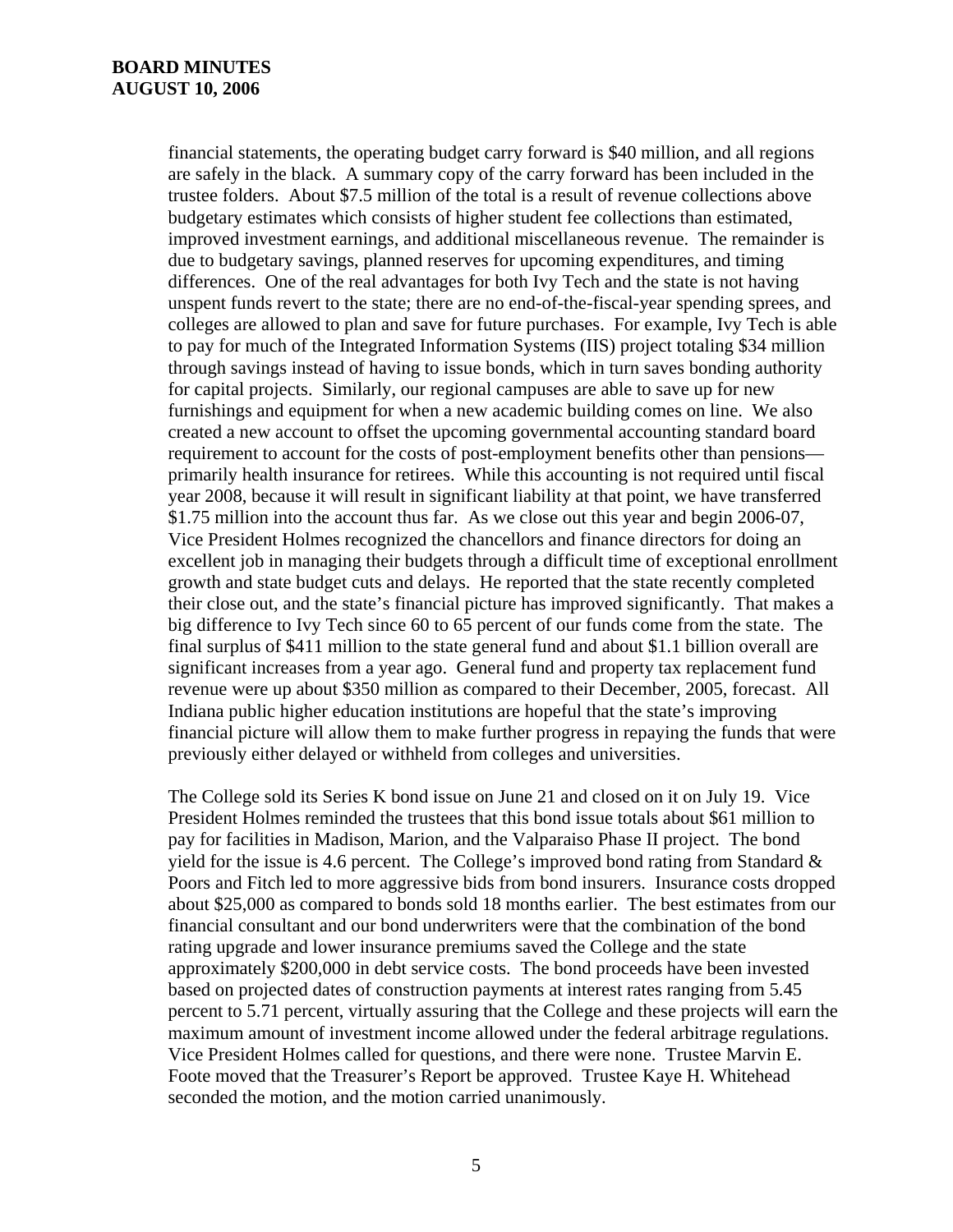#### **BOARD MINUTES AUGUST 10, 2006**

#### **F. COMMITTEE REPORTS:**

**Item 1** Reporting for the **Executive Committee**, Chairman Goins reported that there had been no Executive Committee meetings held since the Board last met.

> Chairman Goins thanked Chancellor Helms and his staff for hosting the trustees at their region. He also thanked the mayor for his positive comments at dinner last night.

Chairman Goins also welcomed the four new state trustees to the Ivy Tech "family."

• Chairman Goins called on Trustee Lee J. Marchant to present Resolution Number 2006-44, and to present the names of all recommended candidates to fill each regional trustee vacancy. Trustee Marchant made the motion to appoint and/or reappoint the following candidates to the respective regional boards:

| <b>Region 6</b>  | Jeffrey R. Lang    | Manufacturing |
|------------------|--------------------|---------------|
| <b>Region 8</b>  | Ural Smith         | Commerce      |
| <b>Region 14</b> | Thomas R. Edington | Education     |

Trustee Whitehead seconded the motion to approve **Resolution Number 2006-44, Appointment and Reappointment of Regional Trustees**, and the motion carried unanimously.

**Item 2** Chairman Goins suggested that the Board consider the following 4 resolutions as a single consent action since each had been thoroughly discussed in the Budget & Finance Committee meeting and with the entire Board in the Joint Committee meeting earlier this morning. With the Board fully apprised of each proposed resolution, Trustee Norman E. Pfau, Jr. moved that the 4 resolutions be adopted. Those resolutions are delineated as follows:

### **Resolution Number 2006-45, Approval of Contract for Security Services, Region 6**

**Resolution Number 2006-46, Approval of Disaster Recovery Services Contract for College Mainframe and Server Configurations**

**Resolution Number 2006-47, Approval of Contract Lease and Maintenance for Convenience Copiers, Region 4**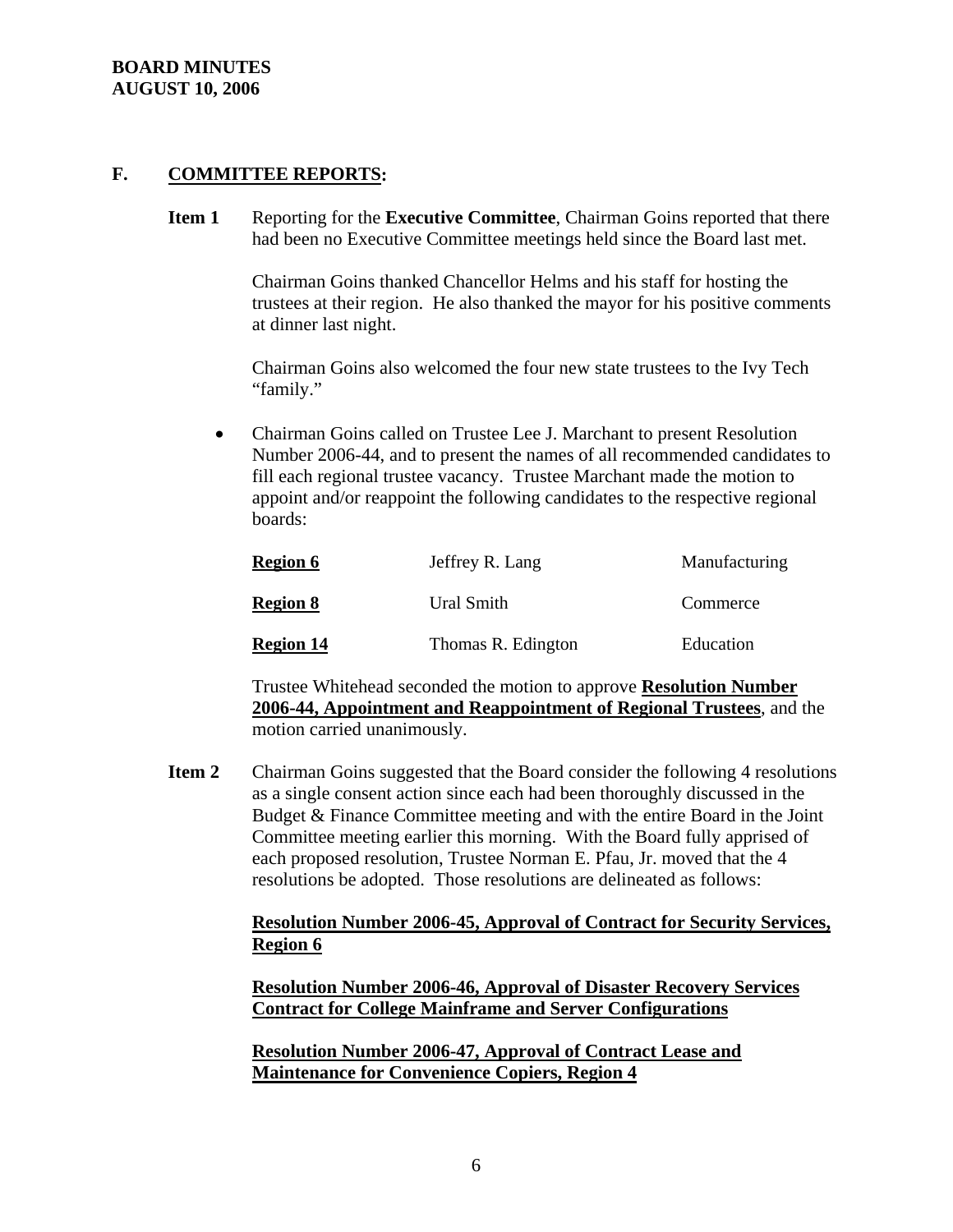### **Resolution Number 2006-48, Amendment of Custodial Services Contract, Region 5**

Trustee V. Bruce Walkup seconded the motion to approve the above 4 resolutions, and the motion carried unanimously.

- **Item 3** Chairman Goins called upon Trustee Marchant to give the **Planning and Education Committee** Report. With the Board fully apprised of the proposed resolution, Trustee Marchant moved that **Resolution Number 2006-49, Approval of New Programs,** be approved. Trustee Foote seconded the motion, and the motion carried unanimously.
- **Item 4** Chairman Goins suggested that the Board consider the following 5 resolutions as a single consent action since each had been thoroughly discussed in the Buildings, Grounds, and Capital Committee meeting, and with the entire Board in the Joint Committee meeting earlier this morning. With the Board fully apprised of each proposed resolution, Trustee John P. Griffin moved that all 5 resolutions be adopted. Those resolutions are delineated as follows:

**Resolution Number 2006-50, Approval to Acquire 10.0 Acres of Land in Marion by Exercising an Option to Purchase, Region 6**

**Resolution Number 2006-51, Approval to Acquire 1.59 Acres of Land in Madison by Exercising an Option to Purchase, Region 11**

**Resolution Number 2006-52, Approval to Lease Land in Bloomington to the Monroe County Development Commission, Region 14**

**Resolution Number 2006-53, Approval to Increase the Contract Authorization for the Richmond Phase 1 New Construction Project, Region 9**

**Resolution Number 2006-54, Approval to Enter Into an Agreement to Develop Architectural Design and Program Design Standards for the College, Statewide**

Trustee Bumbleburg seconded the motion to approve the above 5 resolutions, and the motion carried unanimously.

At this time during the regular meeting, Chairman Goins called a public hearing for the consideration and awarding of two of Public Works contracts.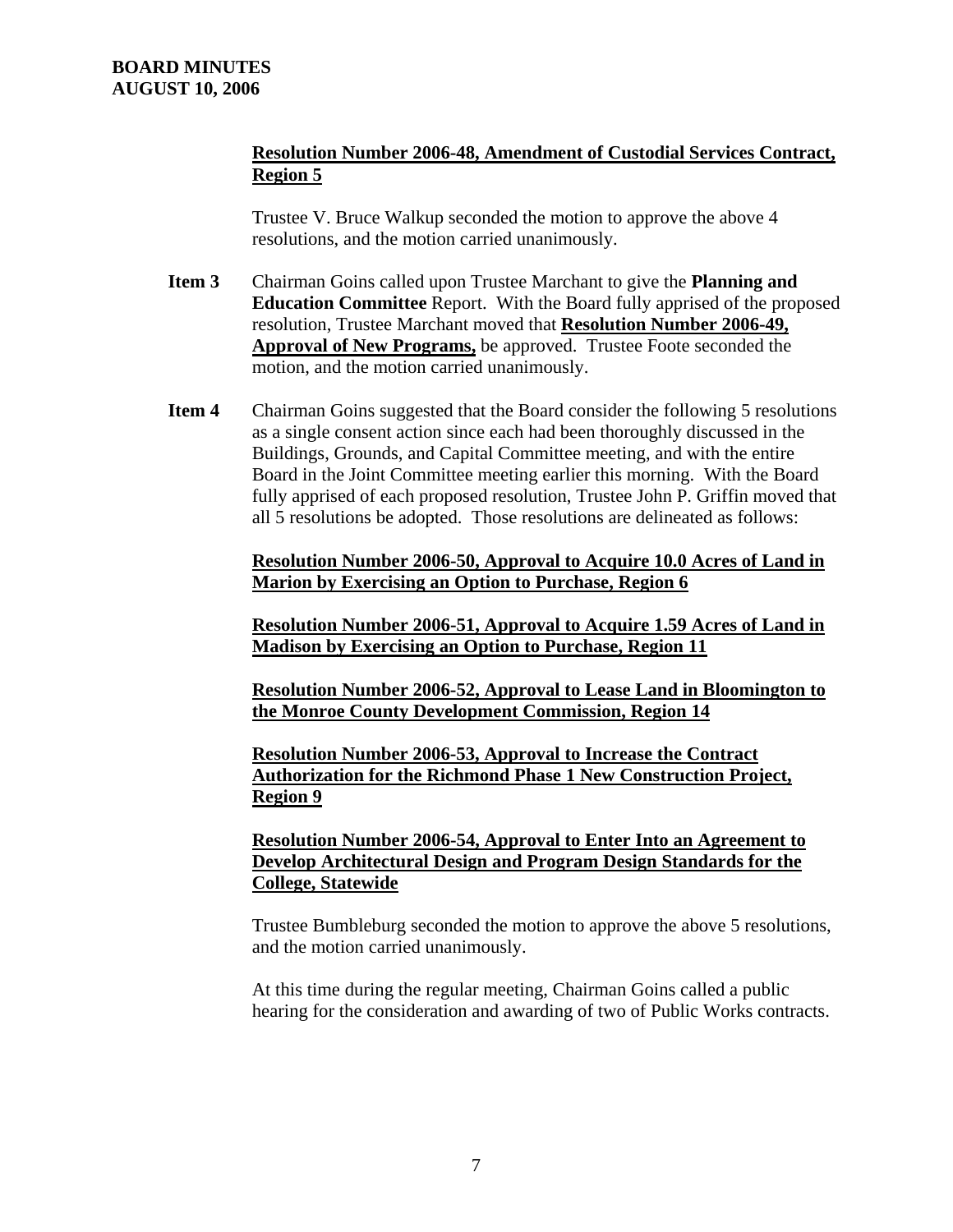Trustee Griffin moved that Resolution Number 2006-55 for the awarding of a contract for the Renovation of Part of the Center for Workforce Development in Terre Haute be approved. Trustee Foote seconded the motion. Chairman Goins asked if anyone in attendance had anything to present to the Board regarding this Resolution, and no one came forward. Chairman Goins called for a vote to approve **Resolution Number 2006-55, Approval to Renovate Part of the Center for Workforce Development in Terre Haute, Region 7**, and the motion carried unanimously.

Next, Trustee Griffin moved that Resolution Number 2006-56 for the awarding of a contract for the Renovation of Part of the Holman Building in Peru be approved. Trustee Whitehead seconded the motion. Chairman Goins asked if anyone in attendance had anything to present to the Board regarding this Resolution, and no one came forward. Chairman Goins called for a vote to approve **Resolution Number 2006-56, Approval to Renovate Part of the Holman Building in Peru, Region 5**, and the motion carried unanimously.

**Item 5** Chairman Goins called upon Trustee Mark J. Neff to give the **Audit Committee Report**. Trustee Neff said there were no action items to be brought forth at this time.

### **G. OLD BUSINESS:**

Chairman Goins called for old business, and there was none.

### **H. NEW BUSINESS:**

Chairman Goins called for new business.

- Chairman Goins appointed a committee to work with Vice President for Administration Bill Morris to review the existing Board committee structure and meeting schedule. He asked Trustees Brand, Whitehead, and Pfau to serve on the committee, and they agreed. They were charged with reporting their recommendations at the next Board meeting in October.
- President Lamkin thanked all of the trustees for their participation at the retreat and meetings these last few days. Chairman Goins asked the new trustees if they had any comments or observations from the past few days that they would like to make. Trustee Whitehead said that she felt like they hit the learning curve at a quick rate. She said it is evident that every issue is important, and was heartened to hear repeatedly that we must keep the students in mind. Trustee Linda E. White said that she works in a hospital system, dealing with people's lives, and without the graduates coming from the Ivy Tech system, they would not be able to function. She said that she has worked closely with Region 12 Chancellor, Dr. Dan Schenk, for many years, and she depends on all of the Ivy Tech graduates, not just nurses or